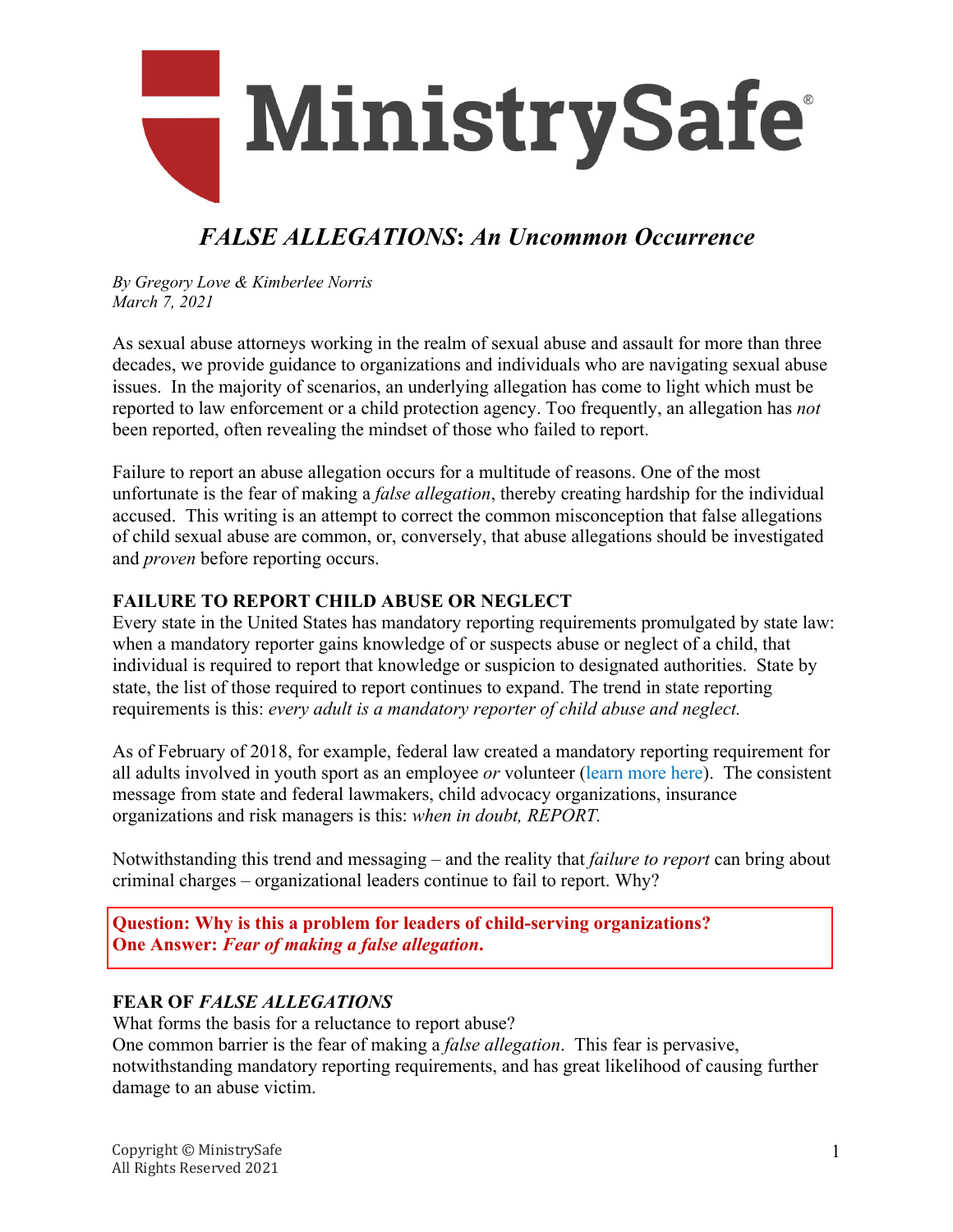Hesitation in reporting child sexual abuse is common, particularly in circumstances where childserving staff member or leaders lack an understanding of sexual abuse, sexual abusers, broader legal requirements and ramifications to the victim. When sexual abuse is alleged or reasonably suspected, child-serving leaders know the next step has significant consequences – for the organization, for the child impacted and for the individual accused.

At this juncture, too often the focus of the leader is on the alleged bad actor:

- -"If I call authorities, it can ruin this employee's career, marriage, reputation ..."
- -"This child is accusing someone I know ... I cannot imagine him doing this."
- -"When I asked her about it, she denied touching the child in any inappropriate manner."
- -"This is simply what the child said… and I have no proof."
- -"This child may be making this up should I believe a trusted staff member or this child?"

### *False Allegations* **– Statistically Improbable**

Statistically, false allegations of child sexual abuse are rare. The Center for Disease Control (CDC) and other academic studies indicate false allegations are rare: *less than 3%.* The majority of allegations determined to be false are *made by adults* on a child's behalf in the context of divorce and custody disputes. When an allegation is communicated by the child – even if subsequently recanted – more than 98% of the allegations are factual. In the majority of circumstances, a child's outcry provides only a fraction of information relative to the abusive experience. In the majority of circumstances, *children don't fabricate an allegation.*

The point is this: *the great majority of abuse allegations are factual and should be taken as such.* Not only should the child be believed, it can generally be assumed that the child has endured *more* abusive behavior than that which has been communicated. Further, state and federal reporting requirements do not require *proof* or *corroboration*; the reporting requirement is triggered by receiving an allegation or simply *reasonably suspecting* abuse or neglect.

Clearly, reporting requirements were intentionally crafted to initiate communication with a low threshold of information – even if an alleged bad actor is inconvenienced by the report. This is intentional on the part of state and federal legislative bodies: the safety of the child outweighs inconvenience to the alleged bad actor. Legislative bodies have balanced the possible inconvenience and injury to an accused adult (or older child) and found it to be insufficient to overcome the compelling interest of protecting vulnerable children.

## **Due Process**

When an adult or older child is the subject of a report to authorities, the alleged bad actor has significant due process and legal rights in an investigative process and criminal investigation. In the alternative, when *no* report is made, the child victim receives *no due process*.

Worse, the child joins thousands of abuse survivors who draw damaging conclusions from the experience, including:

-"No one believes me."

- -"They believe my abuser instead of me."
- -"There is no point in speaking out; I will never be believed."
- -"Somehow, it was my fault."

-"I was powerless to stop what happened. I will be powerless to stop it in the future."

-"There is no justice here for me, or others."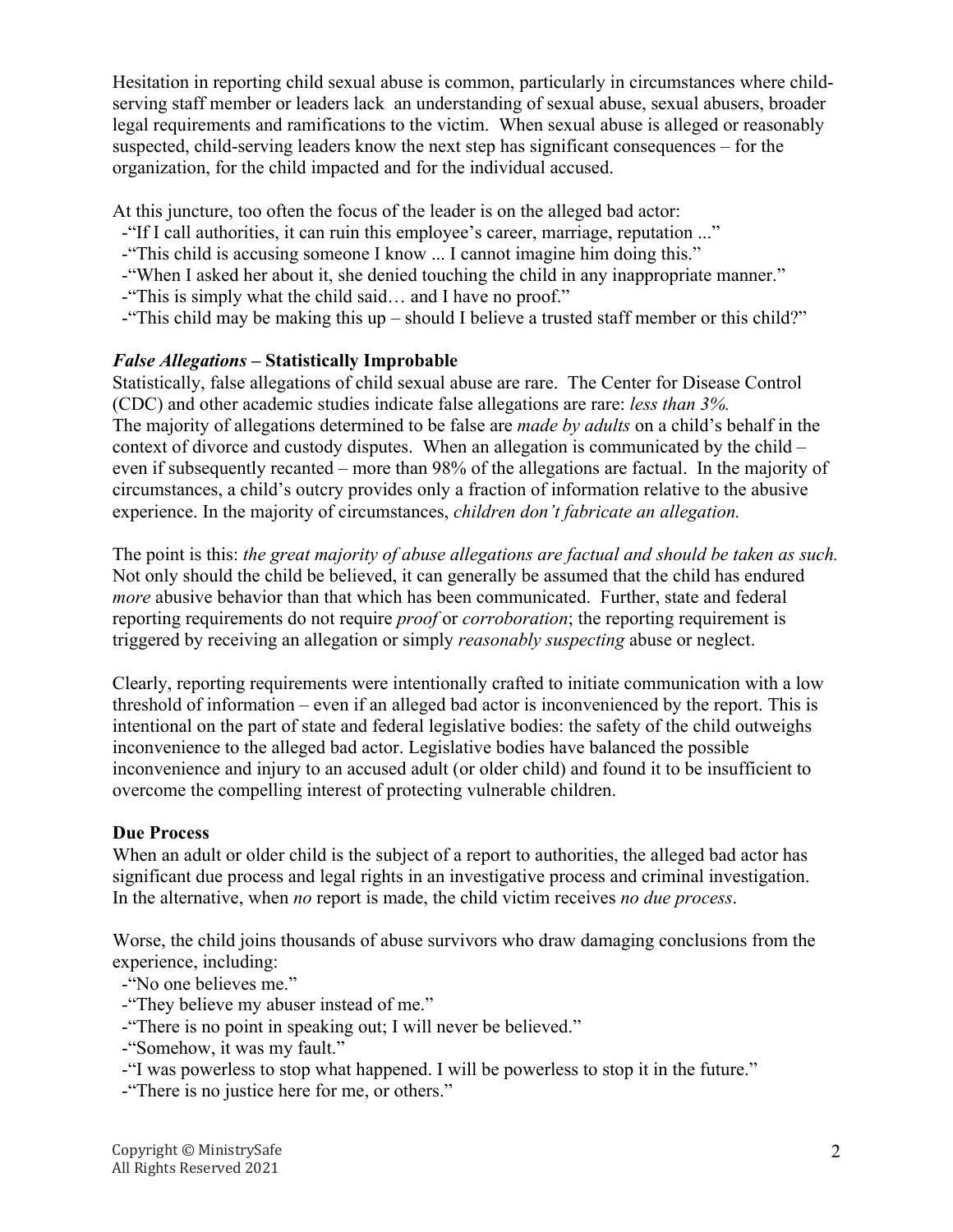Here, child-serving leaders are at a crossroad: *make a report or not*. When a report is made, the accused adult (or older child) may engage in the process to prevent injustice. When the report is *not* made, the child may continue to experience abuse ... *as well as additional trauma from the silence of those who failed to report*.

## **GROOMING THE GATEKEEPERS**

In some circumstances, child-serving leaders fail to report due to a lack of understanding of the *preferential offender*. Preferential offenders, those who *prefer* a child as a sexual partner, generally have an *age and gender of preference (e.g. pre-pubescent females* or *adolescent males).* These offenders *groom* children for sexual abuse, and, in addition, *groom the gatekeepers* surrounding the targeted child, striving to cause parents, supervisors and co-workers to believe the offender to be a trustworthy and responsible individual.

When supervisors have been *groomed* as a gatekeeper, he or she rarely remains objective, and this is intentional on the part of the offender. Almost without exception, offenders create opportunities for *trusted time alone* with the targeted child, and because he or she is now 'known' and trusted, an allegation or suspicion is more likely to be discounted by co-workers and supervisors.

#### **SHADES OF INJUSTICE**

Standing at the threshold of determining whether to make a report, some child-serving leaders experience an overwhelming fear of initiating some form of injustice: *What if I ruin his life; that would be unfair and unjust.* This pervasive fear warrants a closer look.

An allegation of child sexual abuse *may* negatively impact the career and reputation of the individual accused. If the allegation or suspicion is warranted or factual, this negative impact is justified and deserved: simple justice. If the allegation is false (while statistically improbable) – the impact can be negative – *some* level or degree of injustice.

This second scenario – though statistically improbable – forms a difficult circumstance for childserving leaders. At this juncture, two *competing injustices* must be evaluated.

## **Two Types of Injustice**

Child-serving leaders must balance two possible types of injustice relative to reporting an allegation or suspicion of abuse:

(1): *the risk to an innocent adult (or older child) who is the alleged bad actor*; (2): *the risk to a child being groomed for or actually experiencing abuse.*

A report of an allegation or suspicion of abuse could, in limited circumstances, lead to injustice. Failing to report, for fear of making a false allegation, could – and regularly does – lead to injustice. The greater injustice harms *children.* 

## **Err on the Side of Protecting Children**

Few right-thinking individuals want injustice – of any kind. Clearly, this issue presents a clash of interests: preventing the *potential* risk of injustice (1) *to adults (or older children) accused of abuse*; or, preventing the *actual and confirmed* risk of injustice (2) *to vulnerable children*.

There is no perfect balance, but a simple understanding of the prevalence of child sexual abuse indicates it is past time to fixate on a *potential* risk to *alleged abusers*. If error occurs, we should err on the side of protecting children, where past and present forms of injustice are epidemic.